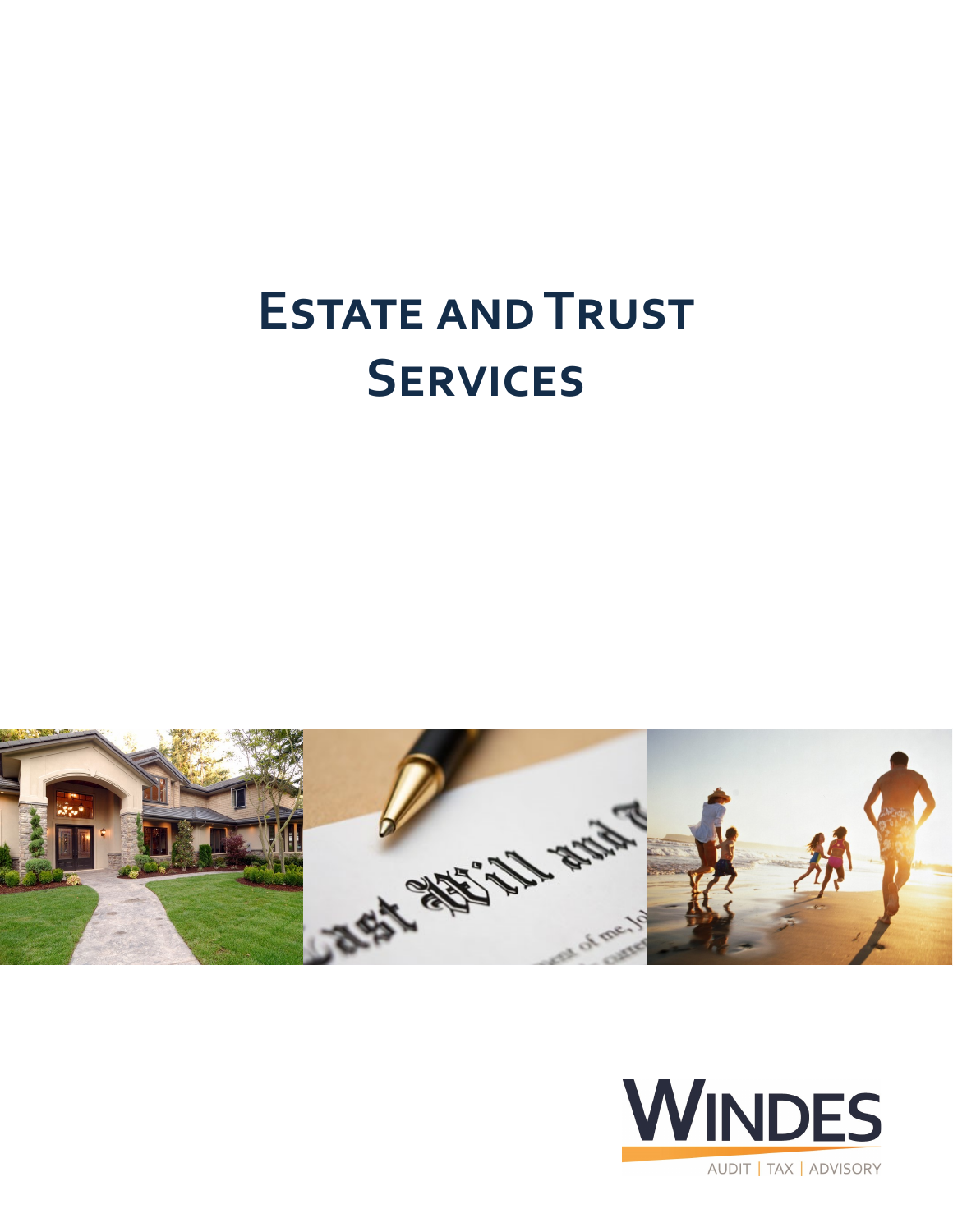#### **Our Signature Story**

Since 1926, we have been a trusted partner to our clients and have earned our reputation as one of the most respected and socially responsible accounting firms in southern California. Our professionals deliver high-value accounting and consulting services and are committed to our clients. The strength of our practice and comprehensive expertise, coupled with our global network, enables us to provide our clients with solutions focused on their continued success at fees that represent outstanding value. Windes covers a multitude of disciplines with more than 180 professionals within three southern California offices. Our firm serves over 3,000 businesses and more than 3,500 individuals.

## **The Windes Difference**

- We are a leader in the estate and trust services area, with more experience than any other firm in our market space.
- We have prepared hundreds of estate and trust tax returns and thousands of fiduciary income tax returns.
- Tax Partner, Donita Joseph, is a recognized expert and has spoken for both the California Society of Certified Public Accountants (CalCPA) Education Foundation and Spidell Publications in the estate and trust area.
- Donita is the former Chair of the State Committee on Estate Planning for CalCPA.
- We have over fifty years of combined experience and expertise in the estate and trust area, including a senior manager with a Juris Doctor, who has an extensive estate planning background.
- Local technical and engagement decision-making is made with significant partner involvement. ٠
- Strong client relationships: Our clients stay with us and, as a result, relationships last for many years.
- Acknowledged by *INSIDE Public Accounting (IPA)* as one of the top "25 Best of the Best" accounting  $\Delta$ firms in the country, listed as one of IPA's "All-Star Firms for Long-Range Planning," and ranked among IPA's "Top 200 Accounting Firms" in the nation.
- Motivated and hard-working staff: Consistently ranked as one of the "Best Places to Work" in Los Angeles and Orange Counties by the Los Angeles Business Journal and Orange County Business Journal, respectively.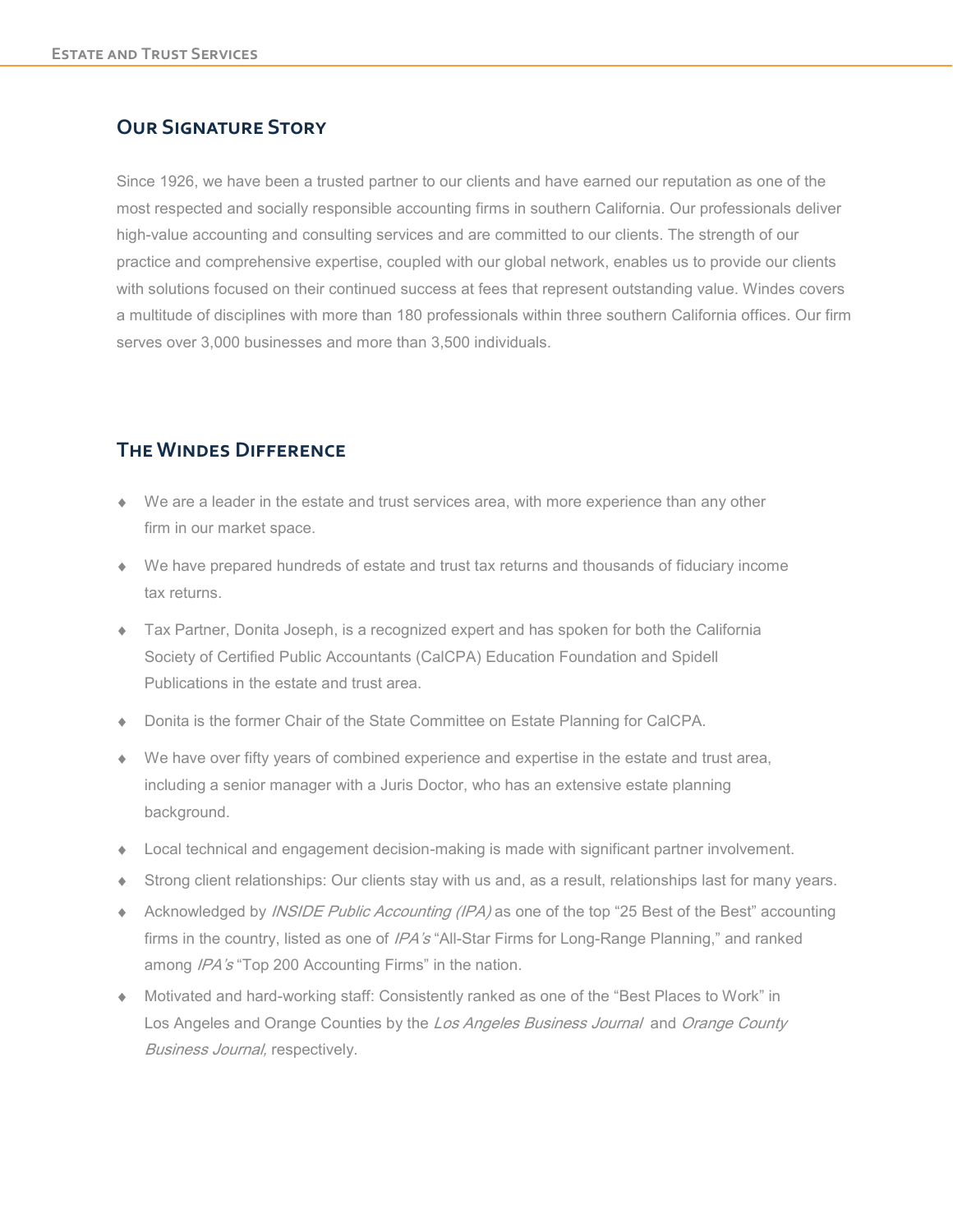#### **Highlighted Expertise**

Working closely with our client referral network of trust companies, attorneys, accountants, financial planners, and chartered life underwriters, Windes is able to provide a broad spectrum of customized services for clients. We believe successful business and personal financial planning includes the creation and orderly transfer of wealth. Let us help you use the tax laws to your advantage.

Our Estate and Trust Services include:

- ◆ Estate and Business Succession Planning that Focuses on the Creation of Wealth and the Interrelationship of Estate, Fiduciary, Business, and Personal Taxes. We can assist you with the tools necessary to maximize the transfer of your wealth to your heirs through tax-efficient strategies without sacrificing your ability to enjoy the wealth you have built over the years.
- Preparation of Federal Estate Tax Returns and Gift Tax Returns. We have extensive experience in the preparation of complex estate and gift tax returns. We have developed our expertise over the years by preparing hundreds of these returns and maintaining our proficiency through specialized education and training.
- ♦ Preparation of Estate and Trust Income Tax Returns. We have the expertise in this specialized area that few accounting firms have the opportunity to develop. Correctly preparing fiduciary income tax returns requires a thorough understanding of federal and state income tax laws, as well as the state probate code, Uniform Principal and Income Act, and federal estate tax law. The preparer must not only understand how these laws affect the estate or trust, but also how they affect the beneficiaries.
- **Postmortem Tax Planning.** The Estate and Trust Group provides a number of services in this area. These include reviewing the will and trust instruments in order to determine

whether there are any potential tax problems that need to be addressed, understanding and implementing the use of disclaimers, analyzing the optimum usage of the Qualified Terminal Interest Property (QTIP) election, optimizing the allocation of the Generation Skipping Transfer Tax (GSTT) exemption, and allocating assets to various subtrusts established at the death of the first spouse.

- Preparation of Estate Court Accountings and Trust Accountings to Beneficiaries. The preparation of fiduciary accountings involves a thorough understanding of the Uniform Principal and Income Act, as well as a strong accounting background. The Estate and Trust Group has over 40 years combined experience in preparing trust, estate, and conservatorship accountings.
- ◆ Assistance in Trust Litigation Matters and Beneficiary Disputes. Our extensive experience in preparing fiduciary accountings gives us the ability to provide the consultation services needed to resolve trust litigation matters and beneficiary disputes.
- ◆ Assistance to a Surviving Spouse or Other Heirs. The loss of a spouse or other loved one is a difficult time for clients. Many need extra assistance in organizing their financial affairs, especially if the decedent handled all the financial affairs before death. We can provide the required level of assistance based upon the surviving spouse's or other heir's abilities to handle financial and other estate or trust matters.